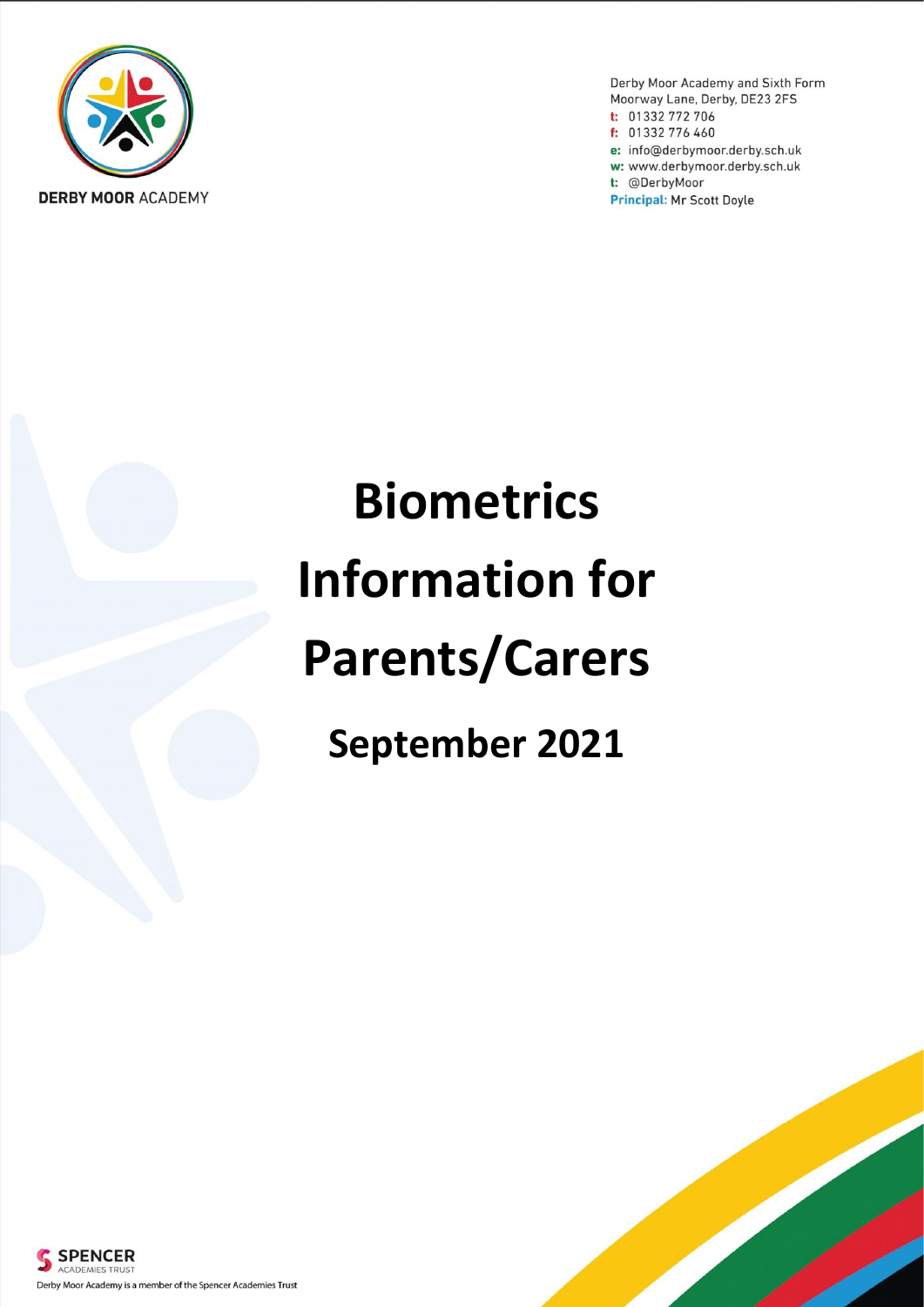April 2021

Dear Parent/Carer

#### **Biometric System at Derby Moor Academy**

At Derby Moor Academy we have a voluntary biometric recognition system at the school. This system is used for cashless catering, school library and printing work documents.

We find this provides the school with a number of very significant benefits including:

- Reduction in administration time and cost dealing with lost or forgotten cards/passwords/PINs
- Reduction in the need for cash handling
- Students do not have to remember to bring a card
- Reduction in queuing time

In order to comply with the provisions of the Protection of Freedoms Act 2012, we need written permission from a parent/carer in order for students to use the biometric system.

During the three day Transition process in July we will be scanning your child's finger to activate their biometric account within our school. Therefore it is really important that we receive the consent slip attached on the stated date of return.

We will continue to offer an opportunity to opt out for those students who would prefer to use a dinner card to purchase their food.

If you would like more information or the chance to discuss this further, please feel free to contact me.

Yours sincerely

Mr S Doyle

**Principal**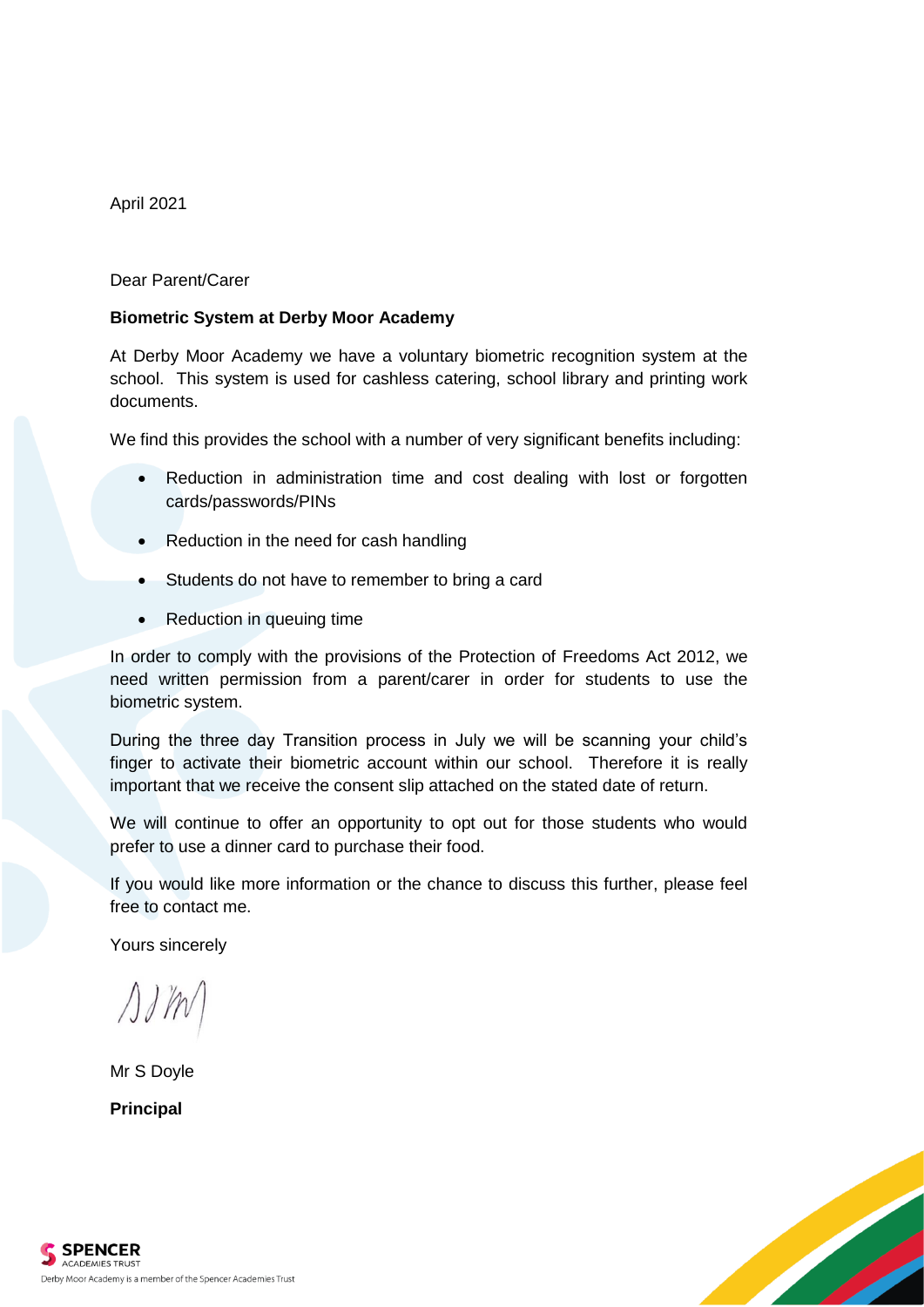#### **IMPORTANT NOTES FOR PARENTS**

#### **Background to the use of biometrics in school**

For the sake of clarity, biometric information is information about someone's physical or behavioural characteristics that can be used to identify them. There are many possible biometrics, including for example, a digital photograph, fingerprint, or hand shapes. As part of our identity management systems, we currently record a biometric measurement taken from a scanned finger image. The information is stored in a highly secure database and is only used by the school to confirm who is using a range of services. In future we may use other biometric services where appropriate.

Our chosen solution allows us to use a secure database holding biometric data for use with a range of services. This means we store the least amount of data possible. This reduces the risk of loss of data.

The data that is held cannot be used by any other agency for any other purpose.

The school will not use the biometric information for any purpose other than that stated above*.* The school will store the biometric information collected securely in compliance with the Data Protection Act 1998. The school will not share this information with anyone else and will not unlawfully disclose it to any other person.

#### **Current Legislation – The Protection of Freedoms Act 2012**

This legislation requires schools to:

- Inform parents about the use of the biometric systems in the school and explain what applications use biometrics.
- Receive written permission from one parent if the school is to continue processing biometrics for their child.
- Allow children to choose an alternative way of being identified if they wish.
- Children under 18 who do not have permission by September 2013 will not be able to use existing or new biometrics when using services in the school.

If you do not wish your child to use the biometric system or your child chooses to use an alternative form of identification, such as an Identity Card, we will provide reasonable alternative arrangements that allow them to access current and future services.

Should you agree to your child continuing to use the biometric system, it is important that you return the signed consent form below as soon as possible. Please note that when he/she leaves the school, or if for some other reason he/she ceases to use the biometric system, his/her biometric data will be permanently deleted.

If you would like to discuss this in more detail, please contact the school.

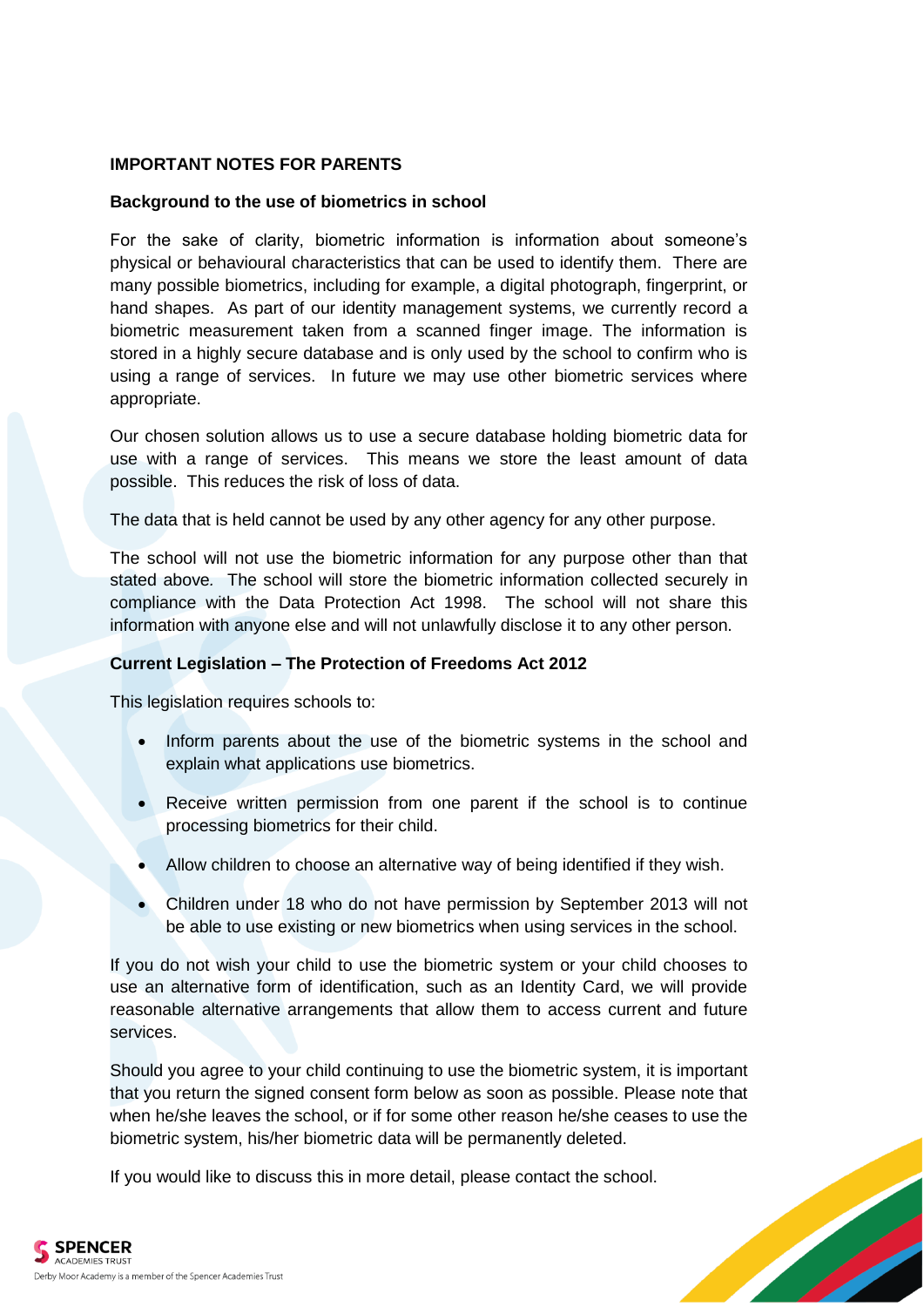**Impact Cashless Catering Systems**  Headley Technology Park Middle Lane, Wythall Birmingham, B38 0DS

Tel: 01564 829999 Fax: 01564 826999 Email: service@cunninghams.co.uk

# **Bio – what?**

Biometrics authentication is the automatic recognition of a living being using suitable body characteristics. By measuring an individual's physical features in an authentication inquiry and comparing this data with stored biometric reference data, the identity of a specific user is determined. There are many different biometric features that can be used for authentication purposes these include finger image, signature, iris, retina, DNA or any other unique characteristic. Once a characteristic has been chosen the next stage in the Biometric process is authentication. A biometric feature is saved on to a database. Once the data has been stored, a new scanning of the biometric feature is taken. If the comparison is positive, access to the appropriate application is granted.



### **Impact Biometrics Leaving a Lasting Impression**



**Make up of a fingerprint** 

# **The future is in your hands!**

## **A history of biometrics**

Once the domain of the local constabulary, Biometric technology is now being used at many locations around the country. Banks, supermarkets and now even schools and colleges are adopting this increasingly popular technology. Biometrics are not new, their roots have been traced back to ancient Egyptian times. The use of finger images as a security device started with Chinese officials using them to seal documents in the second century BC. Over the last few years the technology has begun to find favor commercially.

Whilst the use of Biometrics has been steadily growing over the last ten years, the past couple of years have seen an explosion in development, interest and vendor involvement.